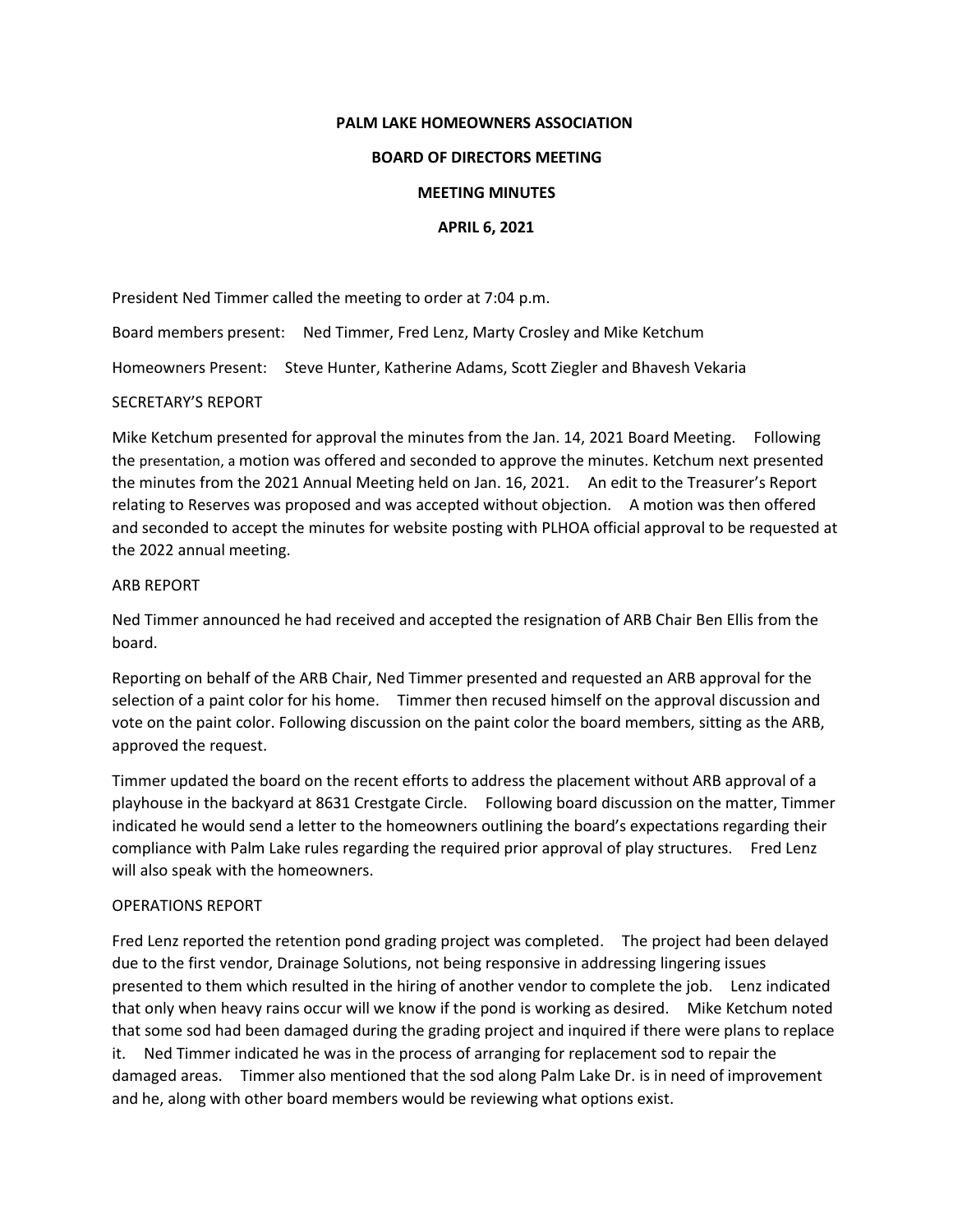# PAGE 2

In other projects., Lenz reported the stump grinding project was also successfully completed and issues with the operation of the front entrance gate were resolved with the change-out of a corroded battery. While no new gate motor was needed at this time, Lenz indicated that one would likely be needed in the near future.

As to any additional 2021 projects, Lenz indicated there would likely only be some minor tree trimming or undertaking those projects that are seen as an emergency nature.

Timmer added that Amazon had approached the PLHOA regarding gaining permission for the installation of an Amazon Key for Business device to facilitate their frequent entrances into Palm Lake.

# TREASURER'S REPORT

Marty Crosley indicated that all Palm Lake homeowners had remitted their 2021 dues. As to the Special Assessment remittances, there are several homeowners who are delinquent and did not meet the Feb. 27<sup>th</sup> deadline for the payment of the first installment. Follow up on delinquent accounts will be underway utilizing the Palm Lake collection policy protocols for the delinquent accounts.

Crosley indicated he still needs to do more work on reconciling the 2020 financials and the Jan. – March 2021 ETD financials. Timmer encouraged Crosley to intensify his efforts to complete the work. Crosley responded he expected to have the work completed to submit by April 12th.

Crosley also acknowledged the receipt of a series of questions from a homeowner relating to the preparation of the PLHOA budget.

#### BEAUTIFICATION COMMITTEE REPORT

Reporting on behalf of Beautification Chair JoLee Timmer, Ned Timmer detailed the groups recent activities and highlighted her group's recent tour of the west wall and the Duke Energy Substation in order to ascertain what might be the best landscaping options to better hide the substation from Palm Lake residents. Ms. Timmer is anticipating a call from Duke Energy personnel this week to learn further what Duke might be willing to do to assist.

#### NEW BUSINESS

Ned Timmer announced a search will be underway in the next several weeks for an appointee to the board to replace Ben Ellis. The appointee would serve out the reminder of the Ellis term which expires in Jan. 2022. Additionally, Timmer will seek two appointees to populate the ARB Committee along with the Chair.

Ned Timmer recognized Mike Ketchum to report on the status of our Orange County Neighborhood Improvement Grant. Ketchum indicated he had already filed two of the required bi-monthly project status reports with the county and would be filing further bimonthly reports until the project's anticipated conclusion in early May.